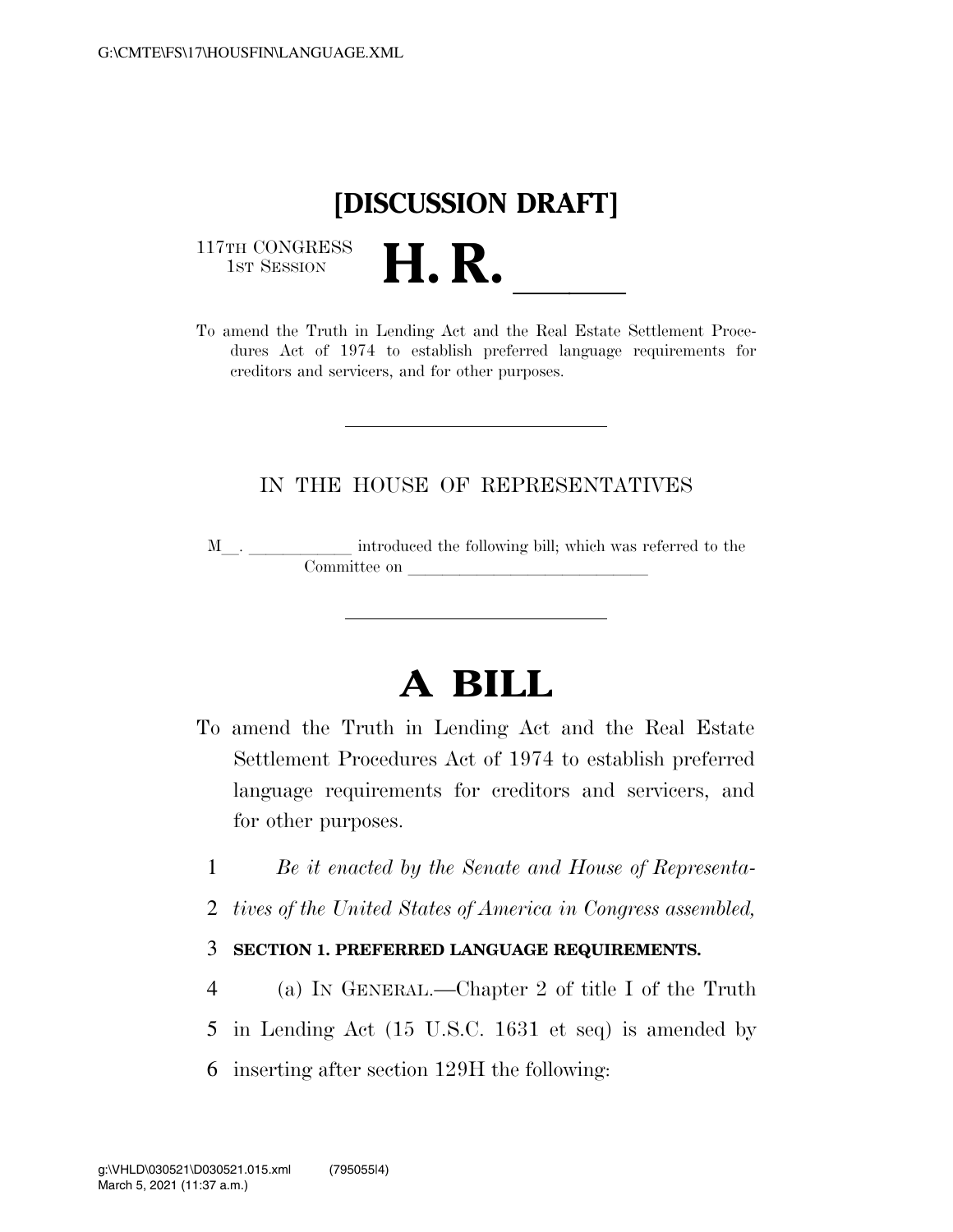## **''§ 129I. Preferred language requirements**

2 "(a) STANDARD LANGUAGE PREFERENCE FORM.— Not later than 90 days after the date of the enactment of this section, the Director of the Bureau of Consumer Financial Protection shall, after consulting with the Sec- retary of Agriculture, the Director of the Federal Housing Finance Agency, the Secretary of Veterans Affairs, and the Commissioner of the Federal Housing Authority, by rule, establish a standard language preference form which includes a standard language preference question asked in each of the 8 languages most commonly spoken by individ- uals with limited English proficiency, as determined by the Director of the Bureau of Consumer Financial Protection using information published by the Director of the Bureau of the Census.

16 "(b) TRANSLATION OF MORTGAGE DOCUMENTS.— The Director of the Bureau of Consumer Financial Pro- tection and the Director of the Federal Housing Finance Agency shall jointly—

 $\frac{1}{20}$  (1) not later than 180 days after the date of the enactment of this section, publish translated versions of any documents published by the Federal Housing Finance Agency or the Bureau of Con- sumer Financial Protection and used in association with a residential mortgage loan transaction, includ-ing origination and servicing documents, for each of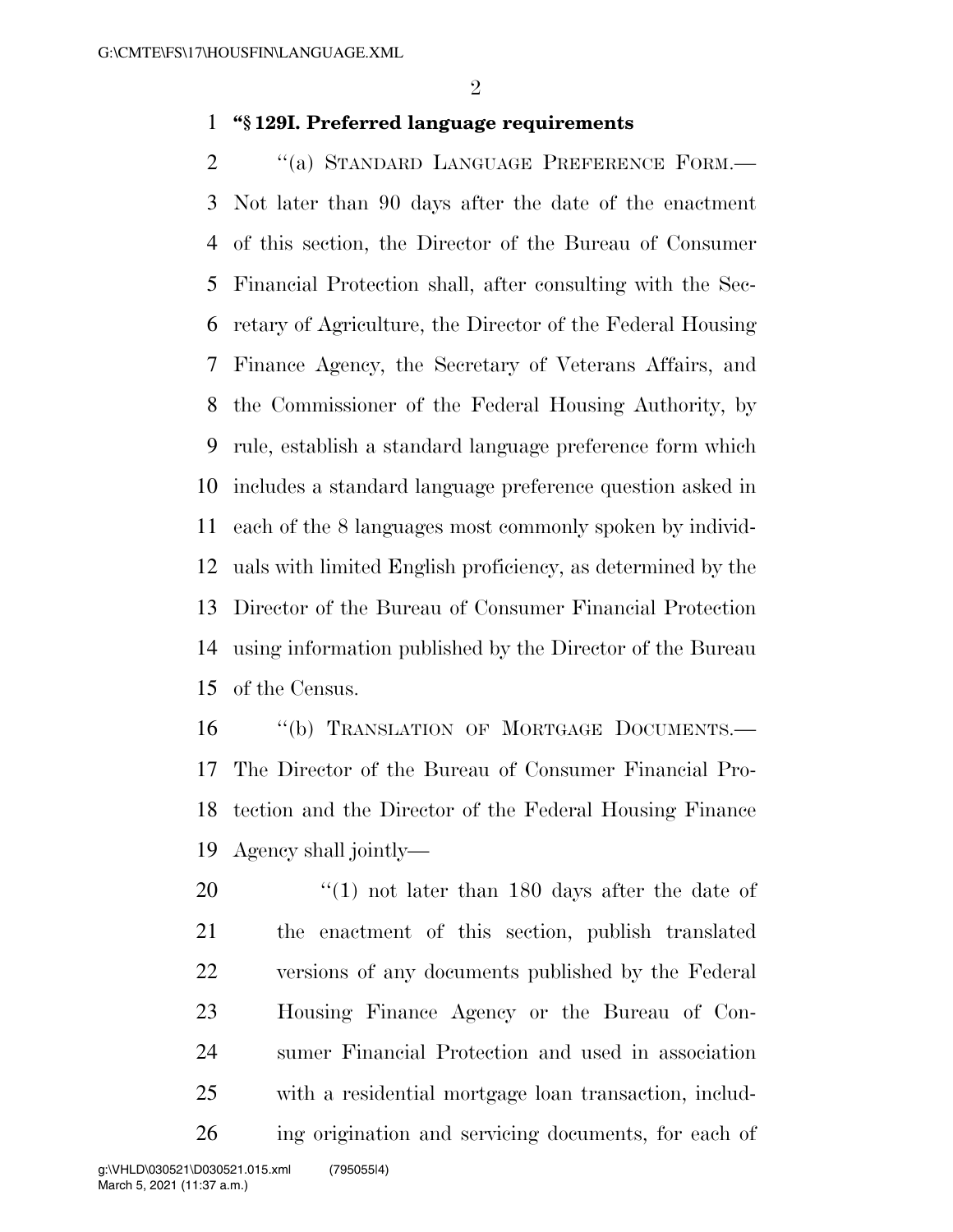the 8 languages most commonly spoken by individ- uals with limited English proficiency, as determined by the Director of the Bureau of Consumer Finan- cial Protection using information published by the Director of the Bureau of the Census; and

 $(2)$  not later than 3 years after the date of the enactment of this section, publish translated versions of such documents in 6 additional languages that are spoken in the most populous statistical areas of the United States, as determined by the Director of the Bureau of Consumer Financial Protection using information published by the Director of the Bureau of the Census.

14 " (c) REQUIREMENTS FOR CREDITORS.—

15 "(1) USE OF STANDARD LANGUAGE PREF-ERENCE FORM BY CREDITORS.—

17 "(A) INCLUSION IN APPLICATION.—Each creditor shall include, in any written application used in connection with a residential mortgage loan, the standard language preference form es- tablished by the Director of the Bureau of Con- sumer Financial Protection under subsection (a).

24 "(B) INCLUSION OF DISCLOSURE.—Each creditor may include, with such standard lan-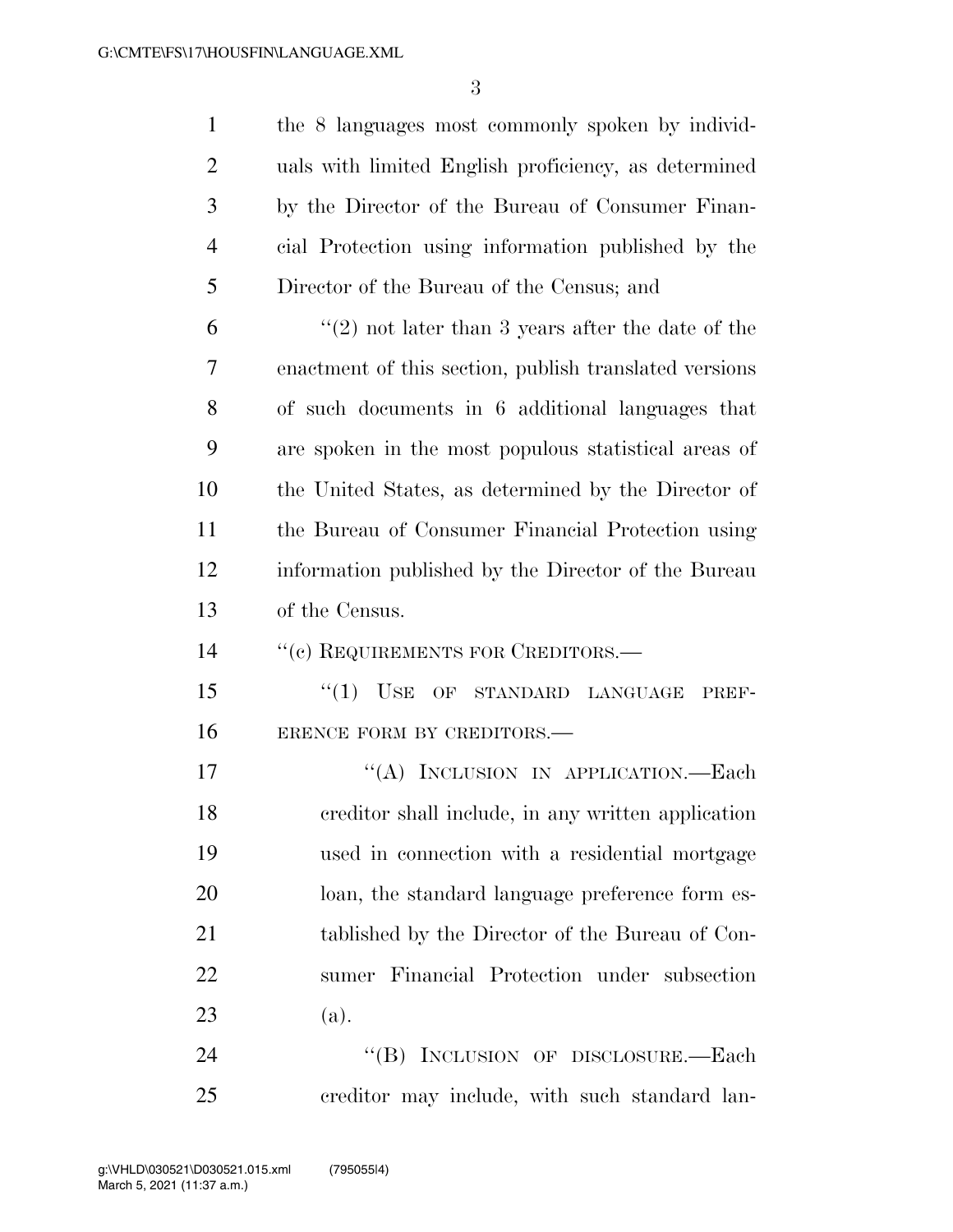guage preference form, a disclosure stating that documents may not be available in the preferred language of the consumer.

4 "(C) DOCUMENTATION OF PREFERRED LANGUAGE.—If a consumer indicates a pre- ferred language that is not English on the standard preferred language form, a creditor shall document this language preference in any file or electronic file of information associated with such consumer and shall transfer such in- formation to any servicer of the loan and to any creditor that may own the loan in the future.

13 "(2) PROVISION OF TRANSLATED DOCU- MENTS.—If a Federal agency or a State or local agency in the area in which the residential property is to be located has produced a translation of a doc- ument used in associated with a residential mort- gage loan in the preferred language of a consumer, a creditor shall—

20 "(A) provide such translation in addition to any English version of such document that would have been provided to such consumer; and

24 ''(B) include a notice on the English version of such document, in the preferred lan-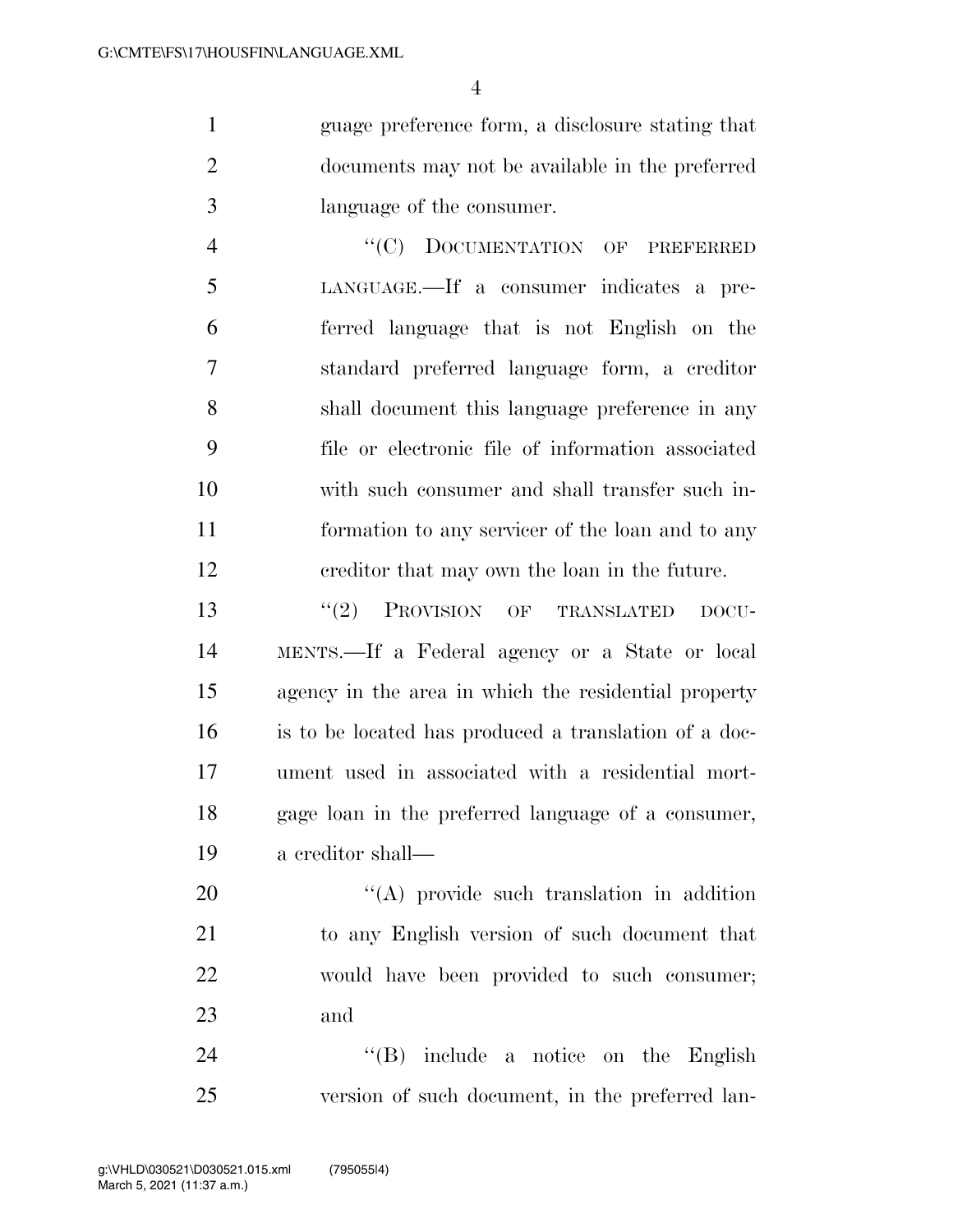guage of the consumer, indicating that the English version is the official and operative doc- ument and the translated version is for infor-mational purposes only.

 ''(3) ORAL INTERPRETATION SERVICES.—Any creditor shall provide oral interpretation for any con- sumer who has informed the creditor of a preferred language that is one of the 8 languages most com- monly spoken by individuals with limited English proficiency, as determined by the Director of the Bureau of Consumer Financial Protection using in- formation published by the Director of the Bureau of the Census.

14 "(4) NOTICE OF AVAILABLE LANGUAGE SERV- ICES.—If a creditor receives information about a language preference of a consumer through the standard language preference form or from another creditor, such creditor shall notify such consumer in writing, in the preferred language of the consumer, of any language services available, including the services required under paragraphs (2) and (3).

22 "(5) TRANSFER OF LANGUAGE PREFERENCE INFORMATION.—If a creditor transfers the servicing associated with a residential mortgage loan, such creditor shall notify such transferee servicer of any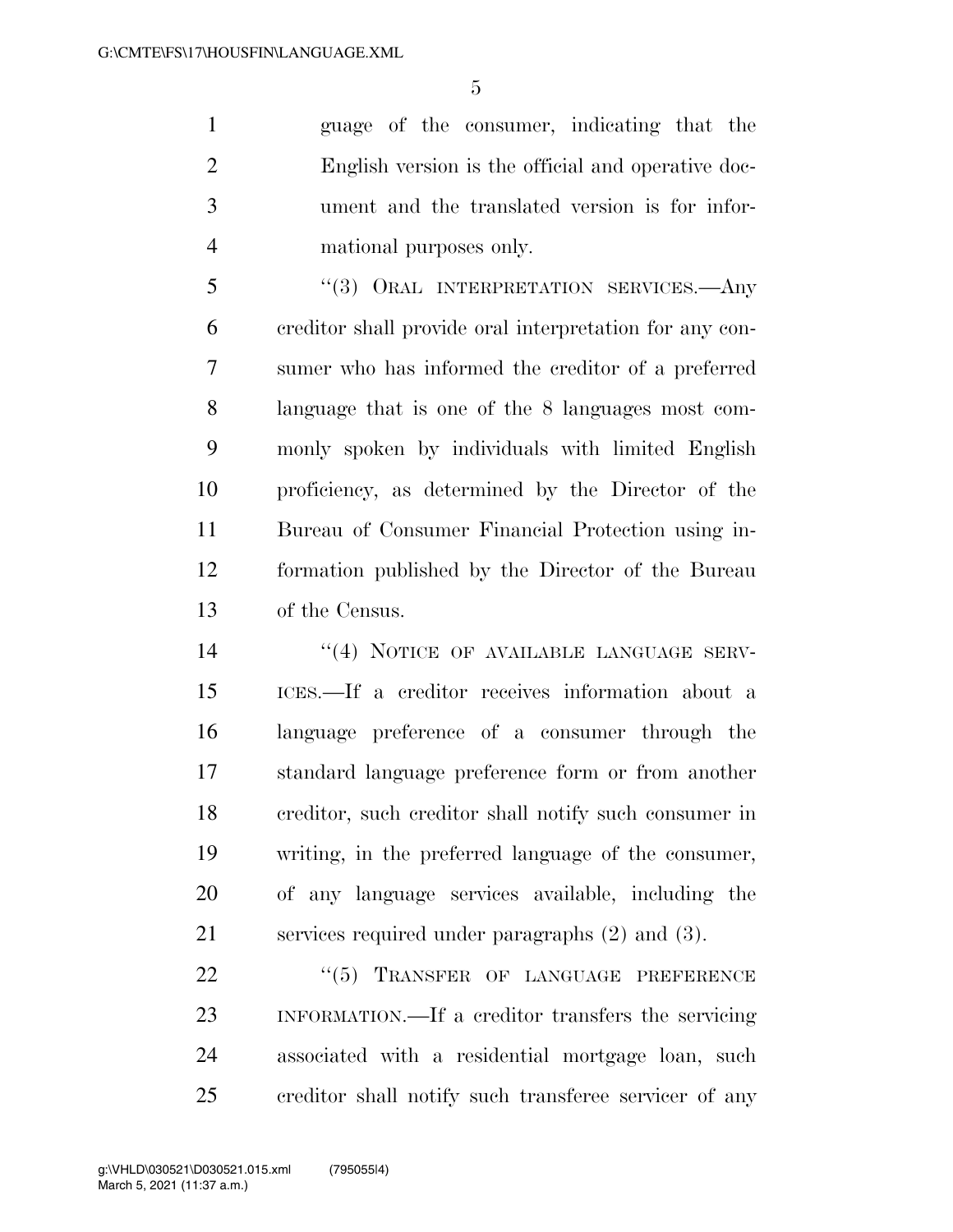known language preference of the consumer associ- ated with such residential mortgage loan.''. (b) REQUIREMENTS FOR SERVICERS.—The Real Es- tate Settlement Procedures Act of 1974 is amended by inserting after section 12, the following: **''SEC. 13. PREFERRED LANGUAGE REQUIREMENTS.**  ''(a) USE OF STANDARD LANGUAGE PREFERENCE

FORM BY SERVICERS.—

 ''(1) INCLUSION IN NOTICES.—Any servicer shall include the standard language preference form established by the Director of the Bureau of Con- sumer Financial Protection under section 129I of the Truth in Lending Act with—

14 ''(A) any notice required under section 1024.39(b) of title 12, Code of Federal Regula-tions;

17  $\text{``(B)}$  any notice required under section 6(c) of the Real Estate Settlement Procedures Act of 1974;

20  $\cdot$  (C) any notice required under section 1024.41(b)(2) of title 12, Code of Federal Reg-ulations;

23 "'(D) any notice required under section 24  $1024.41(c)(2)(iii)$  of title 12, Code of Federal Regulations; and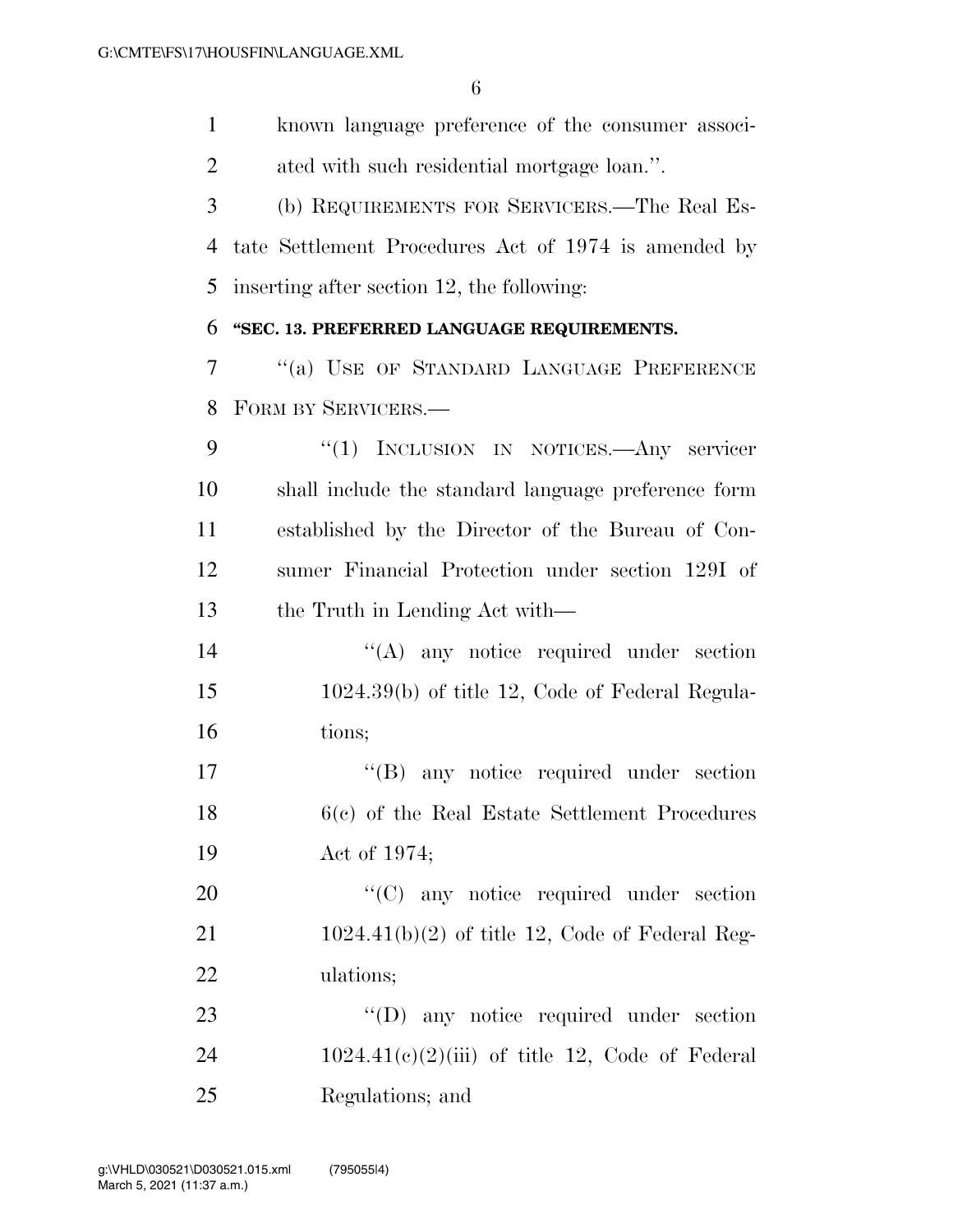1 ''(E) any other additional notices as the Director of the Bureau of Consumer Financial Protection determines necessary.

4 "(2) INCLUSION OF DISCLOSURES.—A servicer may include, with such standard language preference form, a disclosure stating that documents may not be available in the preferred language of the bor-rower.

9 "(3) DOCUMENTATION OF PREFERRED LAN- GUAGE.—If a borrower indicates a preferred lan- guage that is not English on the standard preferred language form, a servicer shall document this lan- guage preference in any file or electronic file, of in- formation associated with such borrower and shall transfer such information to any other servicer that may service the loan in the future.

 ''(b) REQUIRED LANGUAGE SERVICES FOR SERVICERS.—

 $(1)$  PROVISION OF TRANSLATED DOCU- MENTS.—If a Federal agency or a State or local agency in the area in which the residential property is to be located has produced a translation of a doc- ument used in associated with a residential mort- gage loan in the preferred language of a borrower, a servicer shall—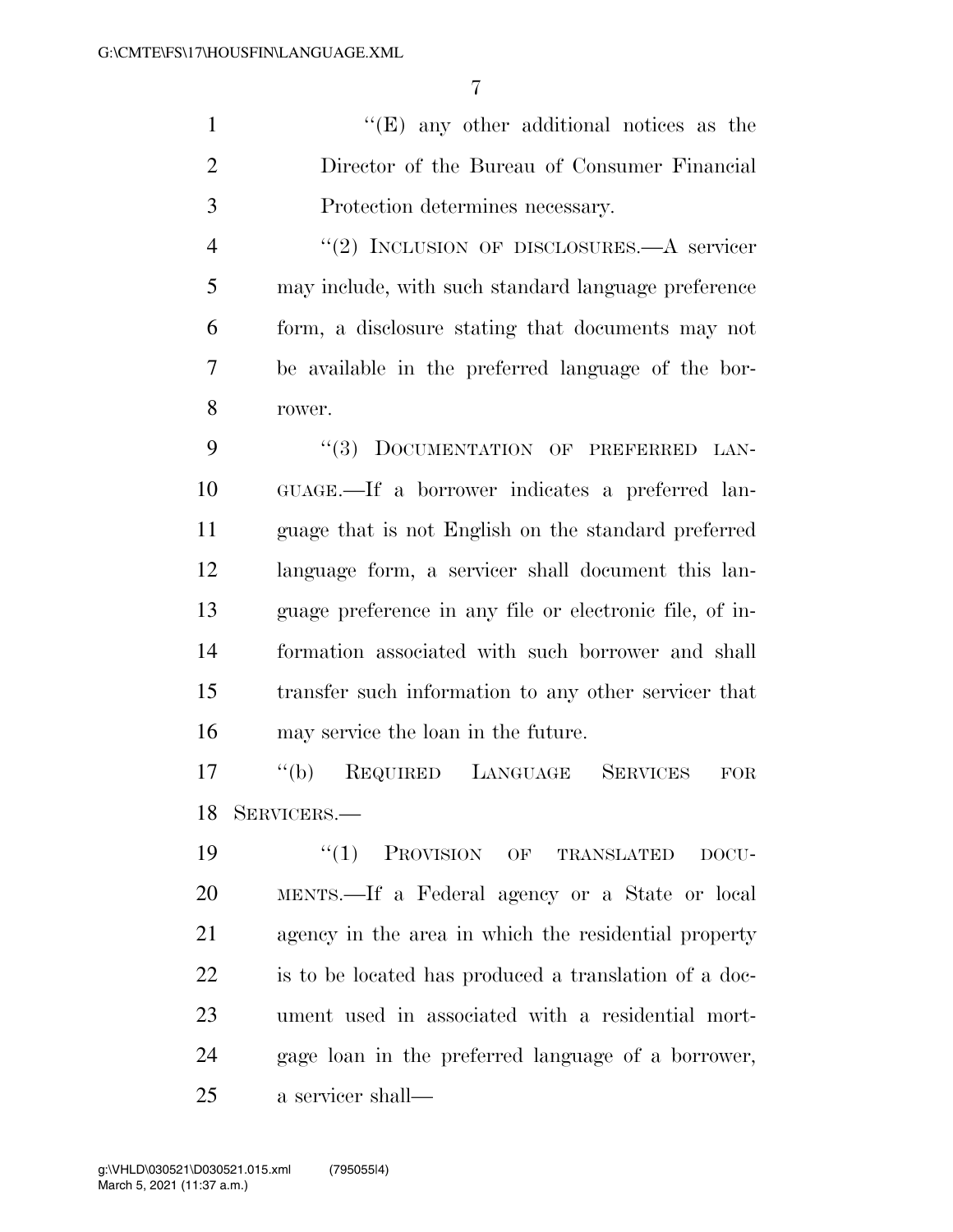1 ''(A) provide such translation in addition to any English version of such document that would have been provided to such borrower; and ''(B) include a notice on the English version of such document, in the preferred lan- guage of the borrower, indicating that the English version is the official and operative doc- ument and the translated version is for infor- mational purposes only.  $(2)$  ORAL INTERPRETATION SERVICES. Any servicer shall provide oral interpretation for any bor- rower who has informed the servicer of a preferred language that is one of the 8 languages most com- monly spoken by individuals with limited English proficiency. 16 "(c) NOTICE OF AVAILABLE LANGUAGE SERVICES.—

 If a servicer receives information about a language pref- erence of a borrower through the standard language pref- erence form or from another servicer, such servicer shall notify such borrower in writing, in the preferred language of the borrower, of any language services available, includ-ing the services required under subsection (b).

23 "(d) TRANSFER OF LANGUAGE PREFERENCE INFOR- MATION.—If a servicer transfers the servicing associated with a residential mortgage loan, such servicer shall notify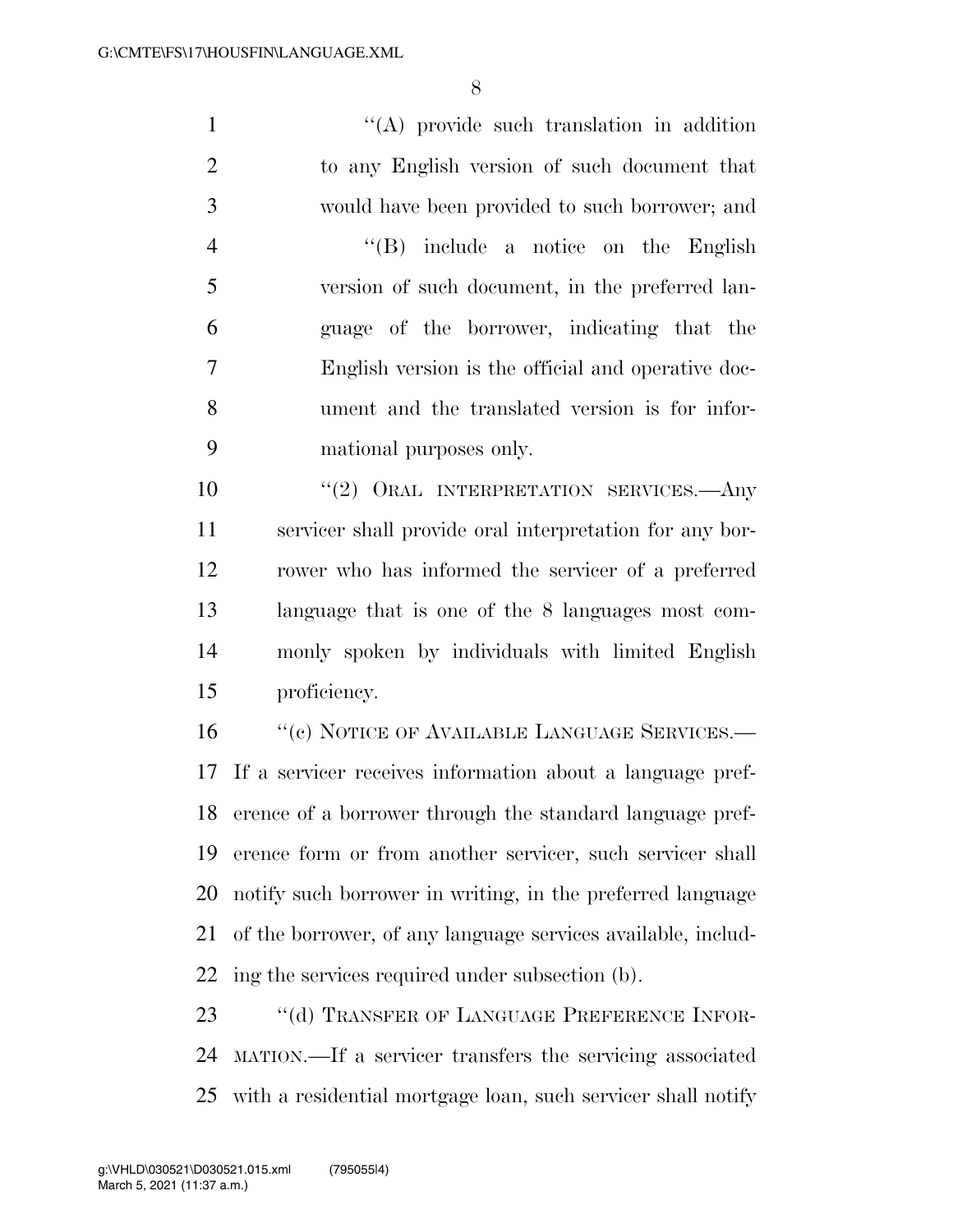such transferee servicer of any known language preference of the borrower associated with such residential mortgage loan.''.

 (c) CLERICAL AMENDMENT.—The table of sections in Chapter 2 of the Truth in Lending Act (15 U.S.C. 1631 et seq) is amended by inserting after the item relating to section 129H the following:

''129I. Preferred language requirements.''.

#### **SEC. 2. ADDITIONAL LANGUAGE ACCESS RESOURCES.**

 (a) HOUSING COUNSELING AGENCIES LANGUAGE RESOURCES.—

11 (1) AUTHORIZATION OF APPROPRIATIONS.— There is authorized to be appropriated to the Sec- retary of the Department of Housing and Urban De- velopment, such sums as are necessary to support language training for HUD-approved housing coun-selors and counseling agencies.

 (2) ENHANCED SEARCH CAPABILITIES.—The Secretary of Housing and Urban Development shall not later than 1 year after the date of the enactment of this Act update the website for housing counselors approved by the Department of Housing and Urban Development, to allow for searching for housing counseling agencies based on the language services they provide.

(b) LANGUAGE RESOURCE WEBSITE.—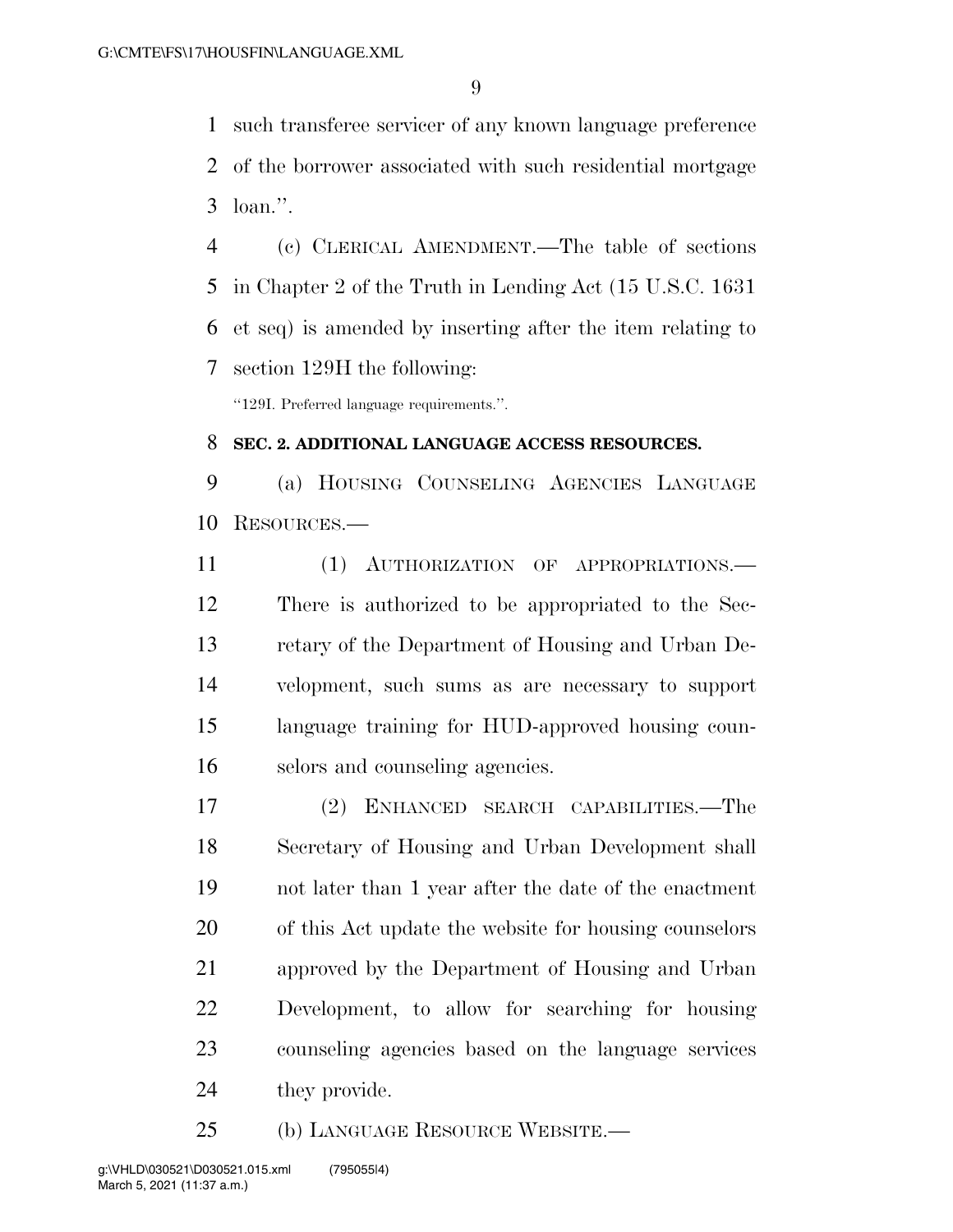| $\mathbf{1}$   | (1) IN GENERAL.—The Director of the Bureau              |
|----------------|---------------------------------------------------------|
| $\overline{2}$ | of Consumer Financial Protection, the Secretary of      |
| 3              | Housing and Urban Development, the Director of          |
| $\overline{4}$ | the Federal Housing Finance Agency, the Secretary       |
| 5              | of Agriculture, and the Secretary of Veterans Affairs   |
| 6              | (hereafter referred to as the "agencies"), shall joint- |
| 7              | ly establish and maintain a website that provides       |
| 8              | language resources for mortgage originators and         |
| 9              | servicers.                                              |
| 10             | (2) WEBSITE REQUIREMENTS.—The website de-               |
| 11             | veloped pursuant to paragraph (1) shall include—        |
| 12             | (A) the translations of documents pub-                  |
| 13             | lished pursuant to section $129I(b)$ of the Truth       |
| 14             | in Lending Act;                                         |
| 15             | (B) a glossary of residential mortgage                  |
| 16             | loan-related terms, provided in each commonly           |
| 17             | spoken language;                                        |
| 18             | (C) guidance for mortgage originators and               |
| 19             | servicers working with customers who have a             |
| 20             | preferred language that is not English; and             |
| 21             | (D) examples of notices that may be used                |
| 22             | by mortgage originators and services to inform          |
| 23             | customers of available language services, pro-          |
| 24             | vided in each commonly spoken language.                 |
| 25             | (c) ADVISORY GROUP.—                                    |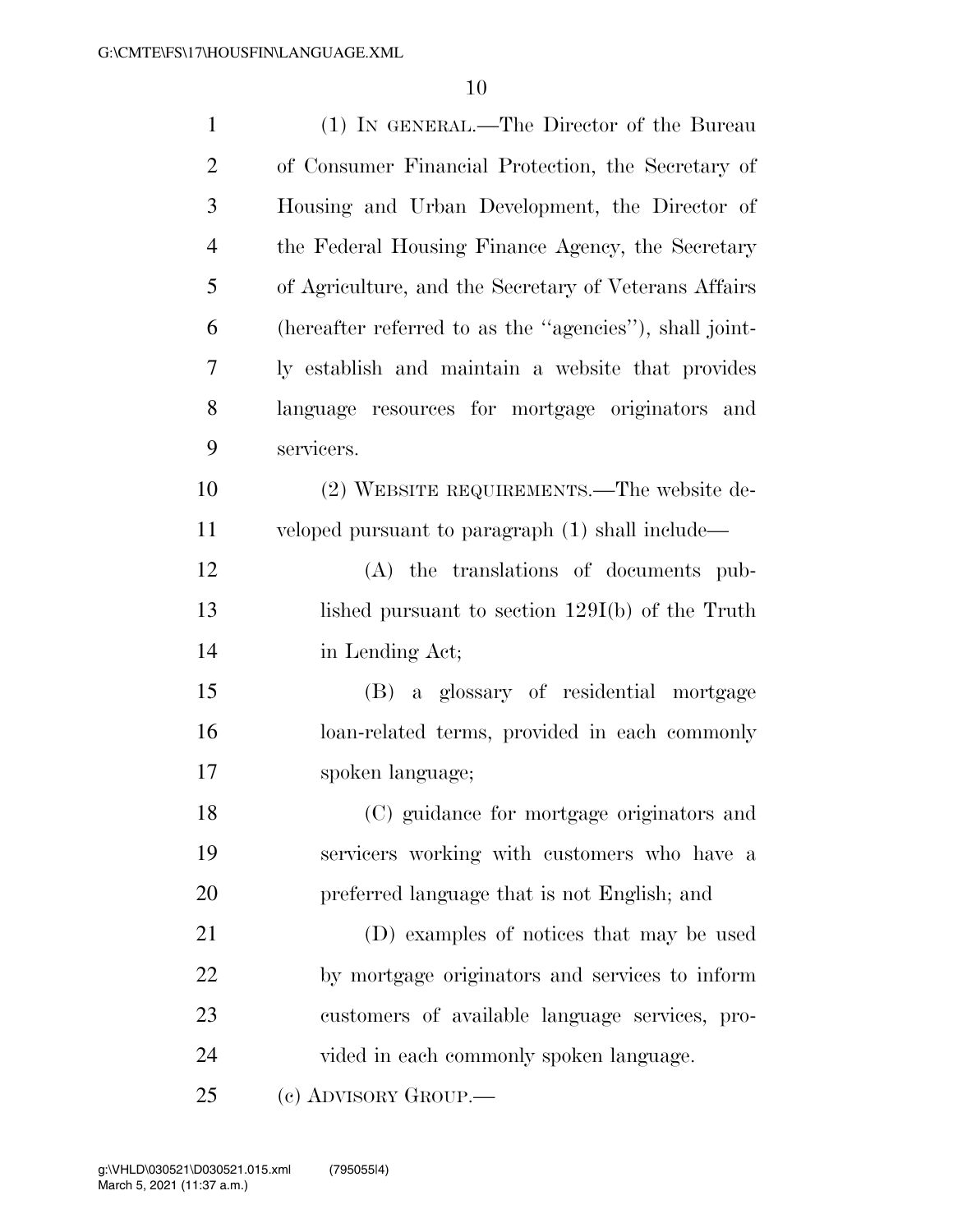(1) IN GENERAL.—The Director of the Bureau of Consumer Financial Protection shall establish an advisory group consisting of stakeholders, including industry groups, consumer groups, civil rights groups, and groups that have experience improving language access in housing finance transactions, to provide advise to the agencies about issues that arise relating to borrowers and consumers who have a preferred language that is not English.

 (2) REQUIRED CONSULTING.—The agencies shall consult with the advisory group established pursuant to paragraph (1) with respect to any issues that arise relating to borrowers and consumers who have a preferred language that is not English.

 (d) ADDITIONAL RECOMMENDATIONS.—The agencies may develop and recommend to Congress legislative and regulatory changes to enhance mortgage origination and servicing processes for customers with a preferred lan-guage that is not English.

(e) DEFINITIONS.—

 (1) BORROWER.—The term ''borrower'' has the meaning given the term in the Real Estate Settle-ment Procedures Act of 1974.